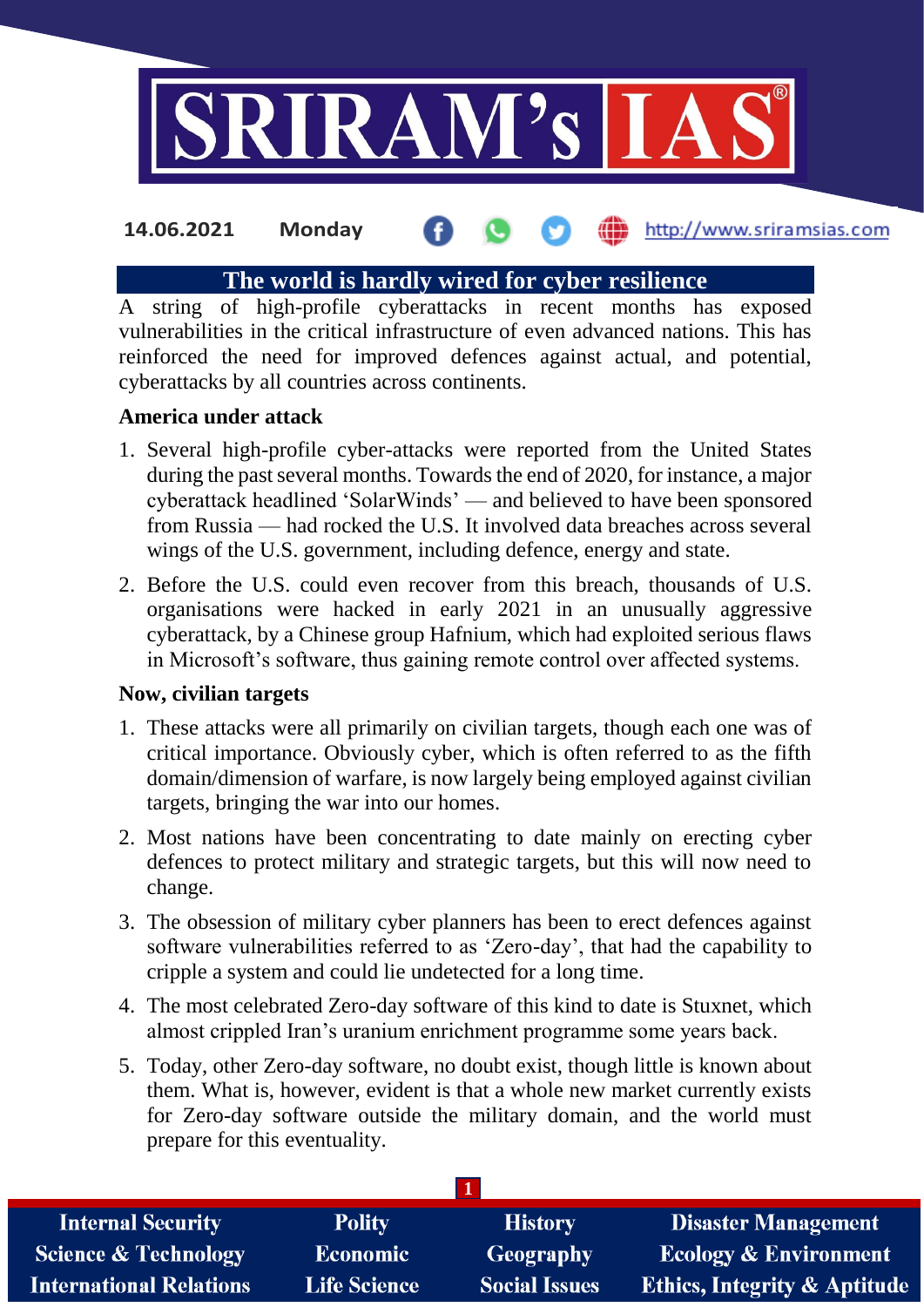

- 6. Defending civilian targets, and more so critical infrastructure, against cyberattacks such as ransomware and phishing, including spear phishing, apart from unknown Zero-day software, is almost certain to stretch the capability and resources of governments across the globe, somewhat in the manner that nations have been forced to find the resources and the methods to deal with the COVID-19 pandemic.
- 7. One related problem is that the distinction between military and civilian targets is increasingly getting erased and the consequences of this could be indeterminate.

### **Cyberwarfare against India:**

- 1. Cyberwarfare is replete with several damaging methodologies. In the civilian domain, two key manifestations are ransomware and phishing, including spear phishing.
- 2. Ransomware attacks have skyrocketed, with demands and payments going into multi-millions of dollars. India figures prominently in this list, being one of the most affected.
- 3. Banking and financial services were most prone to ransomware attacks to date, but oil, electricity grids, and lately, health care, have begun to figure prominently.
- 4. Cybercriminals are becoming more sophisticated, and are now engaged in stealing sensitive data from targeted computers before launching a ransomware attack.

### **Need for data protection**

- 1. Cybersecurity essentially hinges on data protection. As data becomes the world's most precious commodity, attacks on data and data systems are bound to intensify.
- 2. Building deep technology in cyber is essential. New technologies such as artificial intelligence, Machine learning and quantum computing, also present new opportunities.
- 3. Nations that are adequately prepared conceptually and technologically and have made rapid progress in artificial intelligence and quantum

| <b>Internal Security</b>        | <b>Polity</b>       | <b>History</b>       | <b>Disaster Management</b>              |  |
|---------------------------------|---------------------|----------------------|-----------------------------------------|--|
| <b>Science &amp; Technology</b> | <b>Economic</b>     | Geography            | <b>Ecology &amp; Environment</b>        |  |
| <b>International Relations</b>  | <b>Life Science</b> | <b>Social Issues</b> | <b>Ethics, Integrity &amp; Aptitude</b> |  |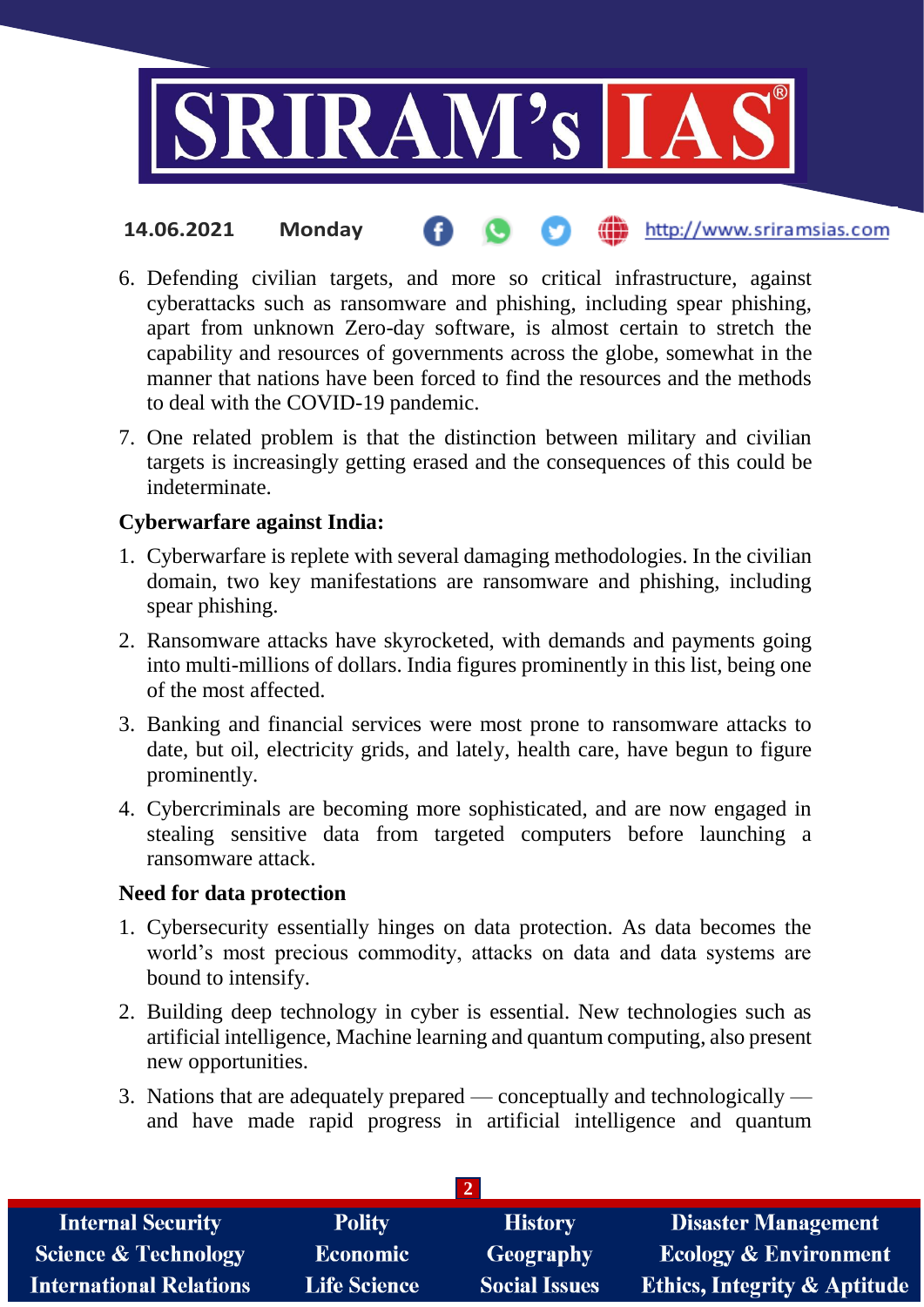

computing and the like will have a clear advantage over states that lag behind in these fields.

4. Pressure also needs to be put on officials in the public domain, as also company boards, to carry out regular vulnerability assessments and create necessary awareness of the growing cyber threat.

# **Biden's Manichean vision**

- 1. The G7 summit in Cornwall, U.K., was noteworthy for the cohesive vibe among member states, buttressed by their shared identity of being democracies.
- 2. In Mr Biden's Manichean vision, the world is at an "inflexion point between those who argue that autocracy is the best way forward and those who understand that democracy is essential".
- 3. Disproving the "false narrative" that dictatorships are faster and more efficient, and refuting autocrats who claim that the age of democracy is over, are the driving forces of Mr Biden's foreign policy.

### **An expanded coalition**

- 1. To make sure that the messaging about team-building by democracies went across, the host of the Cornwall summit, British Prime Minister Boris Johnson, invited four other democracies as guest participants – Australia, India, South Korea and South Africa.
- 2. The combination of the G7 and the first three of these invitees has drawn attention to an expanded 'D10' coalition of democracies. USA promotes D10 as a necessary instrument to "bridge European and regional (Asian) approaches to Chinese challenges."
- 3. Since Japan is the only democracy from Asia within the G7, forging a D10 with Australia, India and South Korea could corral the U.S.'s European and Indo-Pacific allies to present a transcontinental counterweight to China.

### **Interdependent links**

| $\overline{3}$                  |                     |                      |                                         |
|---------------------------------|---------------------|----------------------|-----------------------------------------|
| <b>Internal Security</b>        | <b>Polity</b>       | <b>History</b>       | <b>Disaster Management</b>              |
| <b>Science &amp; Technology</b> | <b>Economic</b>     | <b>Geography</b>     | <b>Ecology &amp; Environment</b>        |
| <b>International Relations</b>  | <b>Life Science</b> | <b>Social Issues</b> | <b>Ethics, Integrity &amp; Aptitude</b> |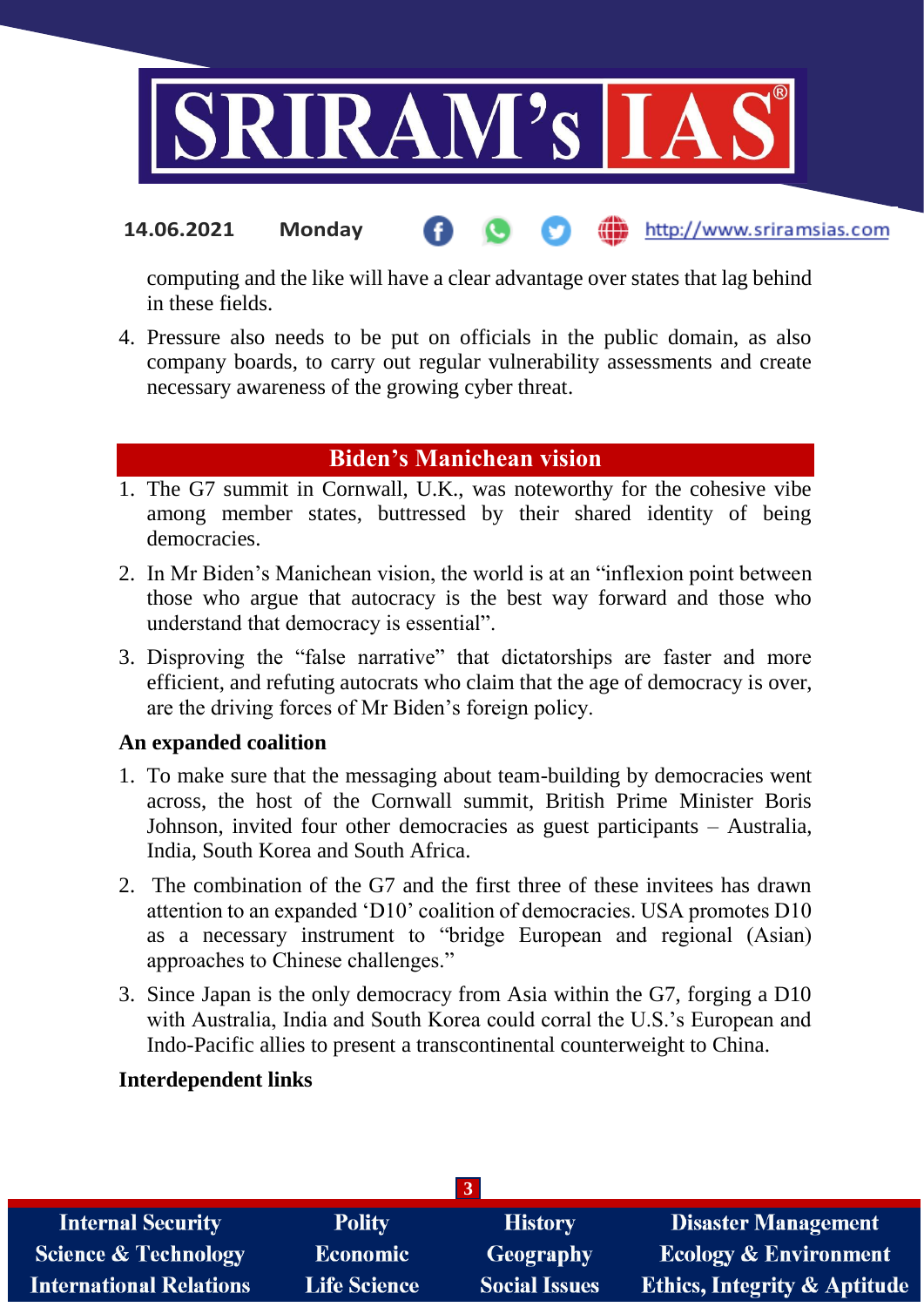

- 1. But what is different with today's 'new Cold War' is that power is more diffused around the world and economic interdependence transcends a neat division of the world into black (dictatorships) and white (democracies).
- 2. For example, despite being a U.S. ally and a democracy, South Korea is wary of joining a formal D10 or Quad-plus alliance because its economy is interwoven with that of China.
- 3. India, which has been wooing the Europeans to bring their economic and military heft to the Indo-Pacific, would be happy to see a combined trans-Atlantic and Indo-Pacific formation like D10 that could counterbalance Chinese hegemony.
- 4. But it cannot afford to alienate friendly undemocratic powers like Vietnam, Iran or Russia, all of which are vectors for India's ambitions of becoming a 'leading power' in the world.
- 5. And for that matter, the Americans and Europeans are themselves not undiluted upholders of democracy. The U.S.'s allies in West Asia remain notoriously authoritarian, and European countries still cultivate client dictatorships in Africa.

Politics is the art of the possible and so is geopolitics. The G7 and D10 are not idealistic alliances to spread democracy everywhere. They have to be selective in targeting adversaries and strike a balance among moral values, geo-strategic needs, and the complexities of the present multipolar world order.

# **Planning for a biosecure future**

The growth of exponential technologies such as synthetic biology, artificial intelligence and nanotechnology is bound to change the theory and practice of national security. COVID-19 has quickened the inevitable.

### **Bioweapons:**

1. Among the exponential technologies shaping the world today, the biological revolution is of exceptional importance. The rapid rise of synthetic biology in the last two decades and its still-to-be-understood implications haven't received sufficient attention from security studies or policy communities.

| <b>Internal Security</b>        | <b>Polity</b>       | <b>History</b>       | <b>Disaster Management</b>              |
|---------------------------------|---------------------|----------------------|-----------------------------------------|
| <b>Science &amp; Technology</b> | <b>Economic</b>     | <b>Geography</b>     | <b>Ecology &amp; Environment</b>        |
| <b>International Relations</b>  | <b>Life Science</b> | <b>Social Issues</b> | <b>Ethics, Integrity &amp; Aptitude</b> |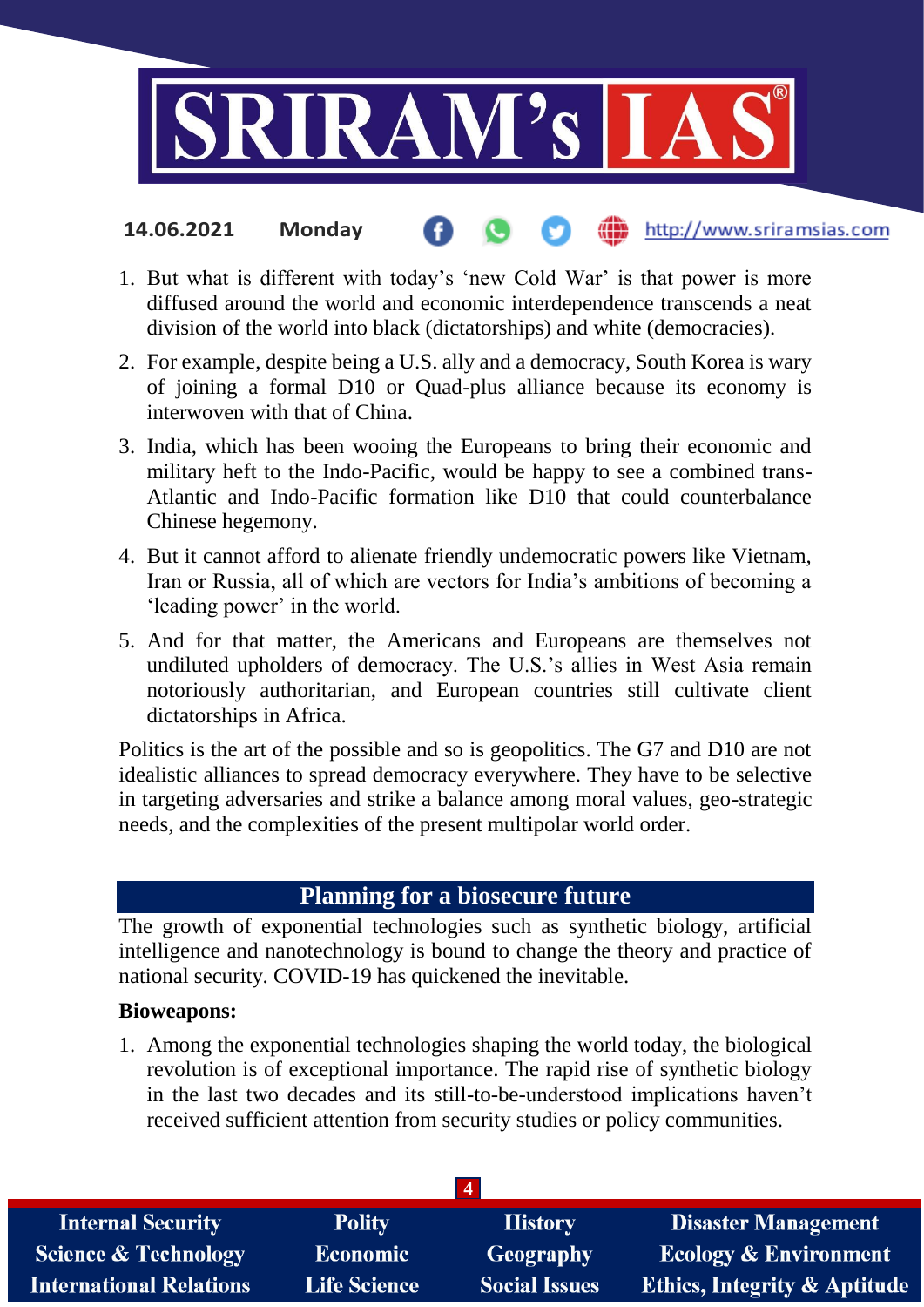

2. COVID-19 has further highlighted the biosecurity concerns of synthetic biology. The argument is not that COVID-19 originated in a lab, but that dangerous bio-weapons can come from labs.

# **Synthetic biology**

- 1. That new organisms, biological parts and devices can be created or that existing natural life forms can be redesigned should ideally be the subject matter for scientists to concern themselves with or for ethicists to debate.
- 2. But today, there is a growing realisation that exponential technologies have hitherto unforeseen national and global security implications. In 2014, for instance, the U.S. Department of Defense categorised synthetic biology as one of the six 'disruptive basic research areas' even though linkage between national security and synthetic biology is yet to become an agenda item in mainstream national security debates.
- 3. There is a need to carefully review, especially in the wake of the pandemic, the biosecurity systems in place where such technologies are in use.
- 4. Accidental leaks of experimental pathogens are another concern. Insufficiently trained staff, inadequately safeguarded facilities, and lack of proper protocols could all be behind such leaks.
- 5. The reality is that there has been very little focus on threats emanating from biological sources. Contrast this with the focus on nuclear weapons, facilities and material. Not only are they tightly controlled but are also the subject of strong global regimes.
- 6. This is despite the fact that a well-orchestrated biological attack could have serious implications even though it would be less 'spectacular' since its effects are less immediate. This was before synthetic biology came into play. A well-planned attack using highly infectious pathogens synthetically engineered in a lab could be disastrous.

# **Difficult questions:**

- 1. How easy would it be to pin responsibility on a specific actor if the incubation period is high and the pathogen can be modified to hide its origin?
- 2. Unlike the nuclear domain, the fields of biology or synthetic biology are not regulated internationally despite growing military interest in synthetic biology applications and their potential misuse.

| <b>Internal Security</b>        | <b>Polity</b>       | <b>History</b>       | <b>Disaster Management</b>              |
|---------------------------------|---------------------|----------------------|-----------------------------------------|
| <b>Science &amp; Technology</b> | <b>Economic</b>     | Geography            | <b>Ecology &amp; Environment</b>        |
| <b>International Relations</b>  | <b>Life Science</b> | <b>Social Issues</b> | <b>Ethics, Integrity &amp; Aptitude</b> |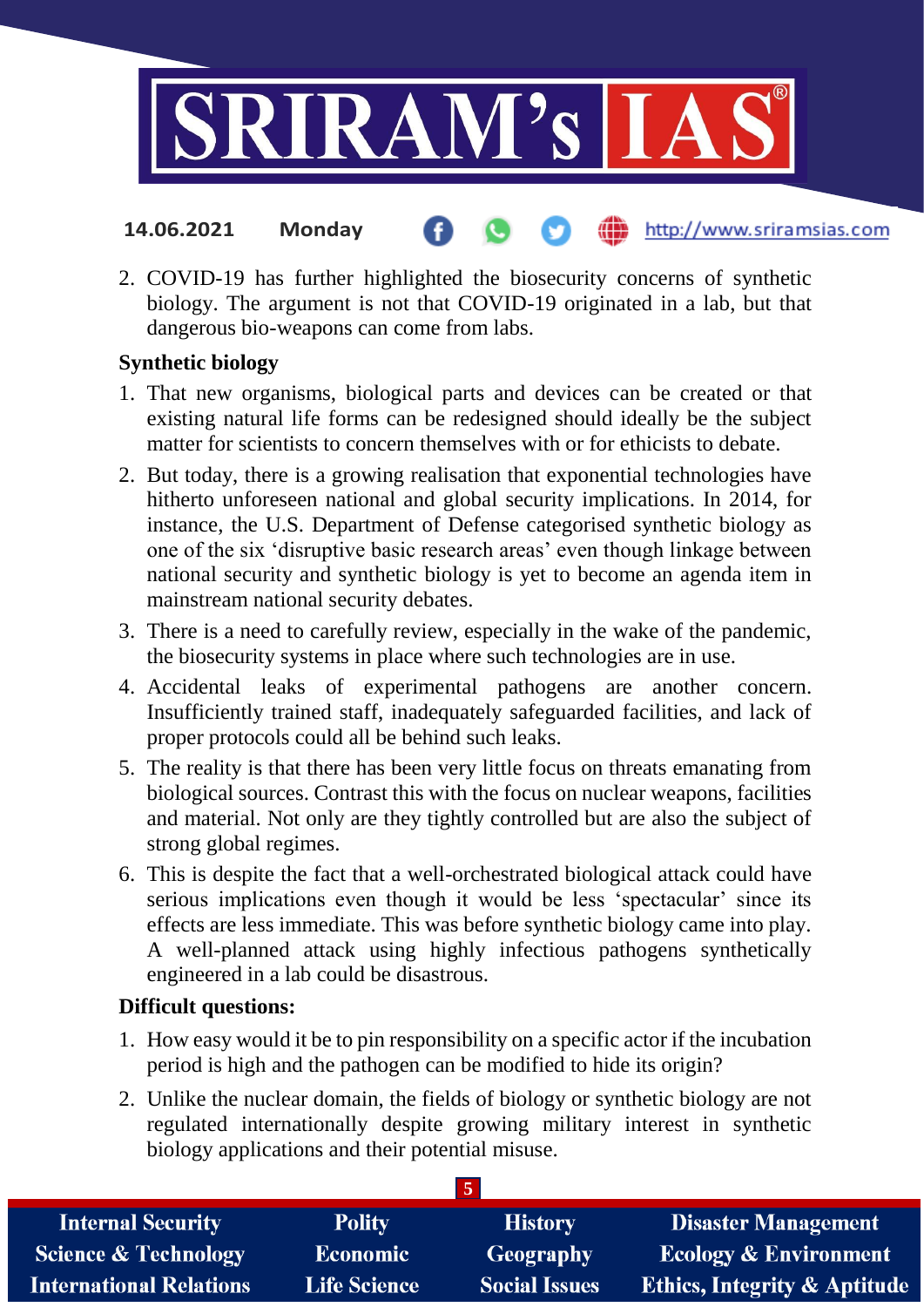

- 3. The 'weapon of mass destruction (WMD) capability of bio-weapons has been long recognised but very little has been done by the international community about it.
- 4. Of the three types of WMD, nuclear weapons have received the maximum safety and security attention given the treaty and institutional arrangements associated with it.
- 5. Chemical weapons come next. There is an international convention and an implementing body. However, when it comes to bio-weapons, all we have is the Biological and Toxin Weapons Convention (BTWC) of 1972 with no implementing body.
- 6. The BTWC does not have a verification clause, nor does it have clearly laid down rules and procedures to guide research in this field.
- 7. In BTWC, while bio-weapons are banned, research for medical and biodefence purposes are allowed. While this is understandable, the problem is that there is a thin line between bio-defence research and bio-weapons research.
- 8. Since bio-defence research routinely uses pathogens and toxins for experimental purposes, processes, know-how and outcomes of bio-defence research could potentially be used to create bio-weapons, especially with the new advancements in synthetic biology.
- 9. More so as the pharmaceutical industry has vehemently opposed any intrusive inspection regime.

### **India uniquely unprepared**

- 1. India is in a uniquely disadvantaged position compared to the more developed countries in this area given poor disease surveillance, insufficient coordination among various government departments dealing with biosecurity issues, and the pathetic state of the healthcare system.
- 2. India has multiple institutions dealing with biosafety and biosecurity threats but there is no coordination among them.
- 3. For instance, the implementation of biosafety guidelines is the responsibility of the Science and Technology Ministry and the Environment Ministry. However, labs dealing with biological research are set up under the Indian

| <b>Internal Security</b>        | <b>Polity</b>       | <b>History</b>       | <b>Disaster Management</b>              |  |
|---------------------------------|---------------------|----------------------|-----------------------------------------|--|
| <b>Science &amp; Technology</b> | <b>Economic</b>     | Geography            | <b>Ecology &amp; Environment</b>        |  |
| <b>International Relations</b>  | <b>Life Science</b> | <b>Social Issues</b> | <b>Ethics, Integrity &amp; Aptitude</b> |  |